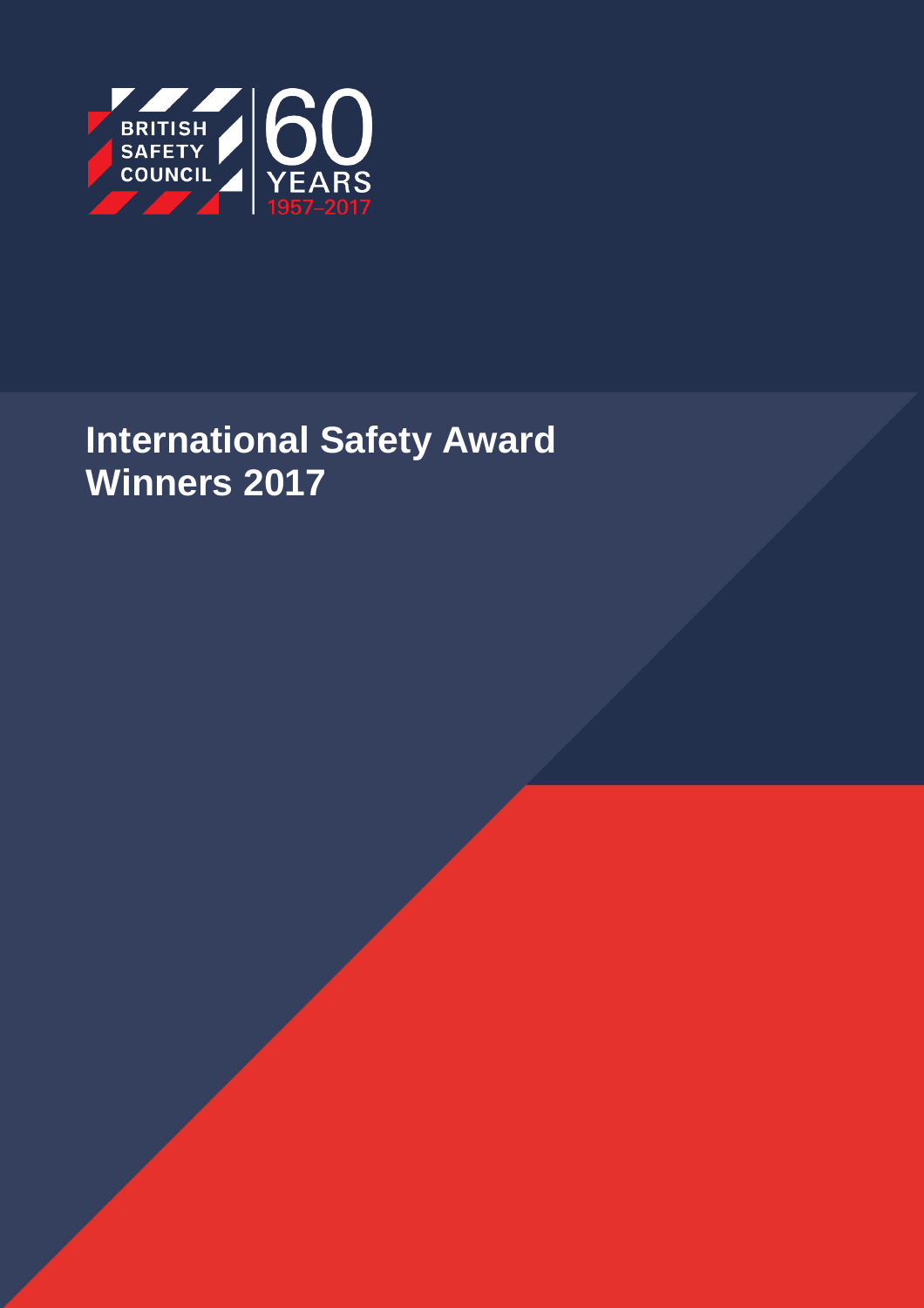## **Distinction**

Abu Dhabi Occupational Safety & Health Center (OSHAD)

Airbus UK Ltd - Broughton

Airbus UK Ltd - Filton

Albert Bartlett & Sons Ltd - Boston Division

Amana Group - United Arab Emirates

Animal and Plant Health Agency (Weybridge Site)

Arsenal Football Club

Bachy Soletanche Ltd - Henderson House

Bahrain National Gas Company

CLC Group Ltd - Southampton

Connell Brothers Limited - Salford

Dounreay Site Restoration Ltd

Dubai Municipality - Health and Safety Department

Ductclean (UK) Ltd t/a DCUK FM - Head Office

GardaWorld International Protective Services

Kuwait National Petroleum Company - Local Marketing Department

Kuwait National Petroleum Company - Shuaiba Refinery

L&T Construction TI IC / Kannur International Airport Limited Site

Majid Al Futtaim

Modular Fabrication Facility, L&T Hydrocarbon Engineering Limited, Kattupalli

MWH UK Ltd

Pontins Brean Sands

Pontins Camber Sands

Pontins Pakefield

Pontins Prestatyn

Pontins Sand Bay

Pontins Southport

Strabag SpA - Alto Maipo Hydroelectric Project

Tolmann Allied Service Company Limited

Unipart Rail

VolkerRail Ltd - Doncaster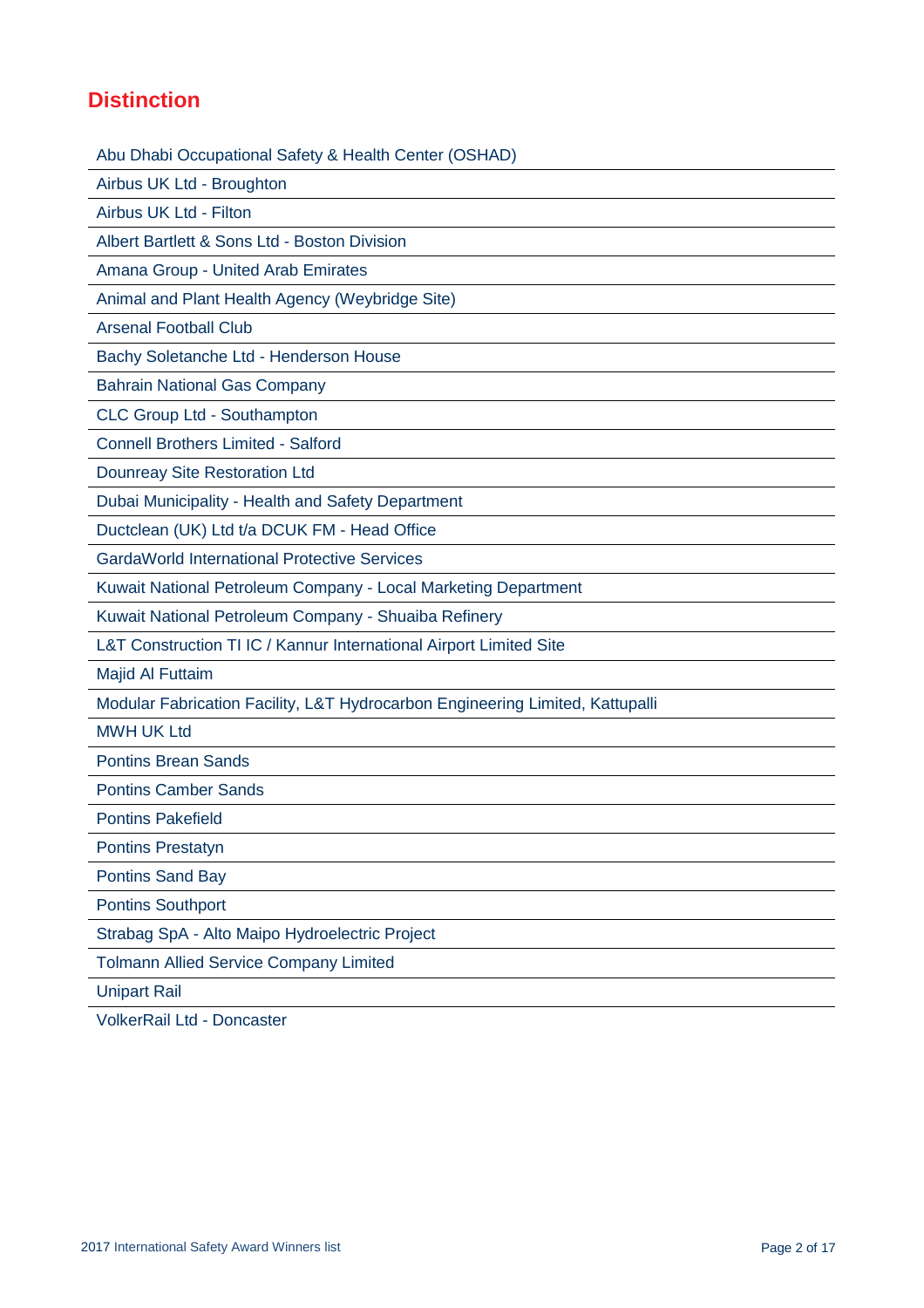## **Merit**

A.Schulman Inc Limited - Crumlin

Aberdeen International Airport

Addison Lee - London

AES ELSTA B.V.

AES Jordan PSC

AES Levant Holdings BV Jordan

AES Maritza - Galabovo

Afcons Infrastructures Ltd- SHFP (5712)- Fahaheel, Kuwait

AFI Group of Companies, Diamond House

Agregados de Guatemala S.A.

Airport Authority Hong Kong

Aker Solutions Limited - London

Aker Solutions Ltd MMO UK - Aberdeen

Aker Subsea Ltd - Aberdeen

Aluminium Bahrain

Amtico International - Coventry

Arabian Construction Company - Al Meena Residential and Commercial Tower

Arabian Construction Company - Plant Department

Arabian Construction Company - The Address Residence, Fountain Views

Arabian Construction Company - The Address Residence, Sky View

Aramark Offshoreb - Aberdeen

Arcadis (UK) Ltd - GSK Stevenage R&D

Area 9 Traffic Management Team - Stafford

AS Watson Superdrug - Savers - The Perfume Shop

Ashton Avenue Swing Bridge - Structural Refurbishment

Aston Martin Lagonda Ltd

Avert Fire (UK) Limited - Avon House - Dawes Lane

Babcock Emergency Services - Beckton

Babcock Emergency Services - Park Royal

Babcock HMS Sultan - Engineering

Babcock Technical Academy - Kingston Milton Keynes

BAE Systems Maritime Services

BAE Systems Naval Ships

BAE Systems, Land (UK) Washington

Barnsley Metropolitan Borough Council - Headquarters Plazas

BECK Interiors Ltd - Head Office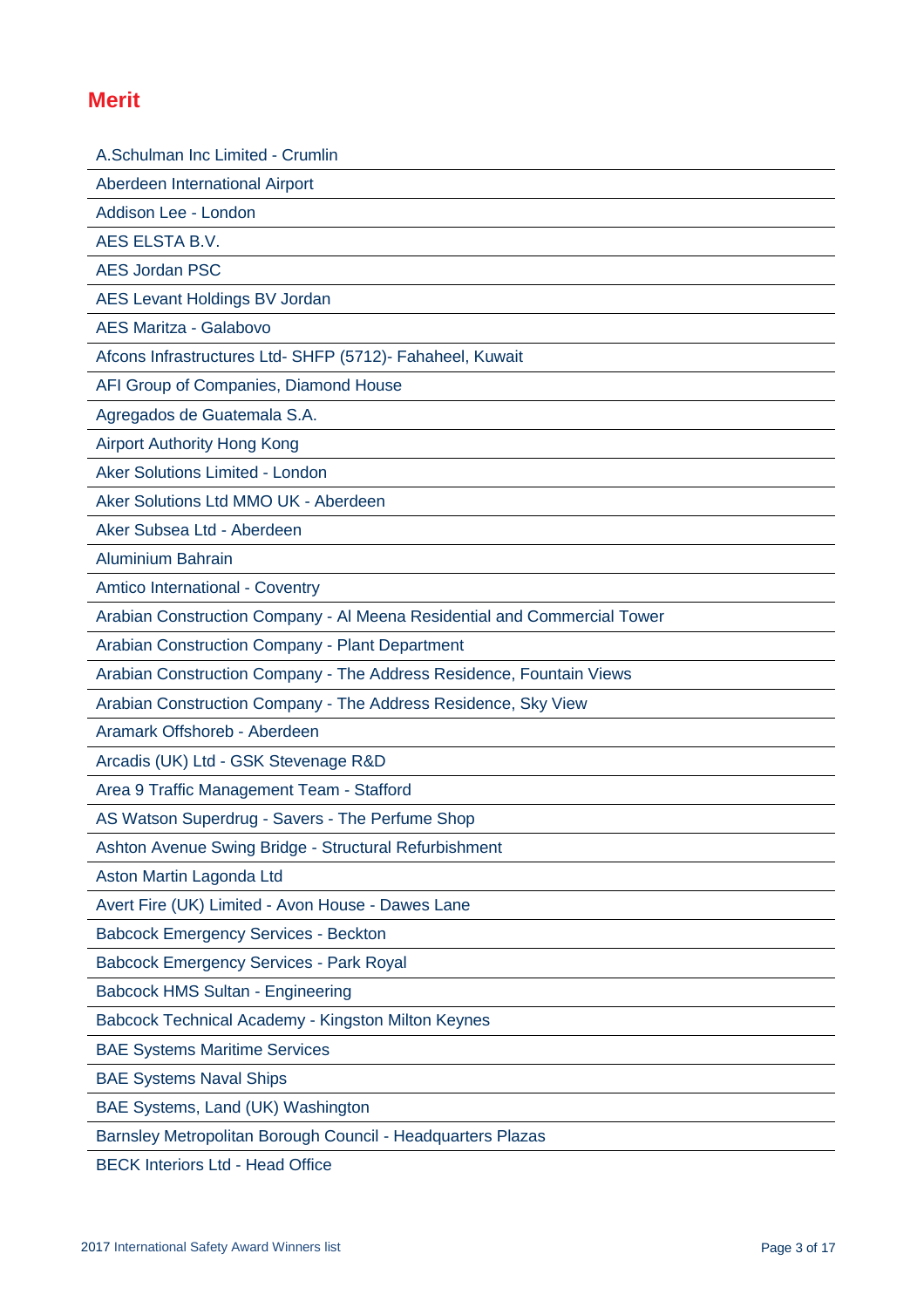Belron UK - Laddaw Bardon Distribution Centre

Bemis Elsham Ltd - Brigg, North Lincolnshire

Bennett (Construction) Ltd - Fifty Seven East

Berkeley Homes (Central London) Ltd - Vista Project

Bibby Distribution Limited - Liverpool (All UK Sites)

Britcon UK Ltd Re-food AD Plant Dagenham

BSafe Porta Nuova District Milano

BSES Yamuna Power Limited - Delhi

ByBox Holdings Limited incorporating ByBox Field Support Limited - Coventry

ByBox Holdings Limited incorporating ByBox Field Support Limited - Milton Keynes

Cairn India Limited - Aishwariya Oil & Gas field

Cairn India Limited - Bhagyam Oil & Gas field

Cairn India Limited - Mangala Oil & Gas fields

Cairn India Limited - Pipeline Operation

Cairn India Limited - Raageshwari Gas Field

Cairn India Limited - Ravva Asset

Cairn India Limited - SBU-2 Satellite Oil fields

CAN Group - Aberdeen

Carillion Services

Catering and Facilities Solutions Limited

CBRE: Scottish Power

Chevron Traffic Management Limited - Thame

Chicago Maintenance & Construction Co. (L.L.C.)

Clarke Energy Ltd - Knowsley

Cobham Antenna Systems - Marlow

Colmore Tang Construction Ltd - Ridley House

CRC-Evans Offshore - Pipelines House, Alness

Croudace Homes Ltd - Croudace House

Dawnus Construction Holdings Ltd

Dawnus Ferrovial Agroman Joint Venture - Eastern Bay Link

Delta Engineering Group Ltd - Immingham

Dornan Engineering Services Ltd. Heathrow Projects Site

DSM Demolition Ltd

Ed.Zublin AG Pipe Jacking Division - Contract C9057 Design and Construction of Underpass for Bukit Panjang MRT station

EDS Ltd - Group

Euro Environmental Group Limited - Hilington

Eversheds Sutherland (International) LLP - London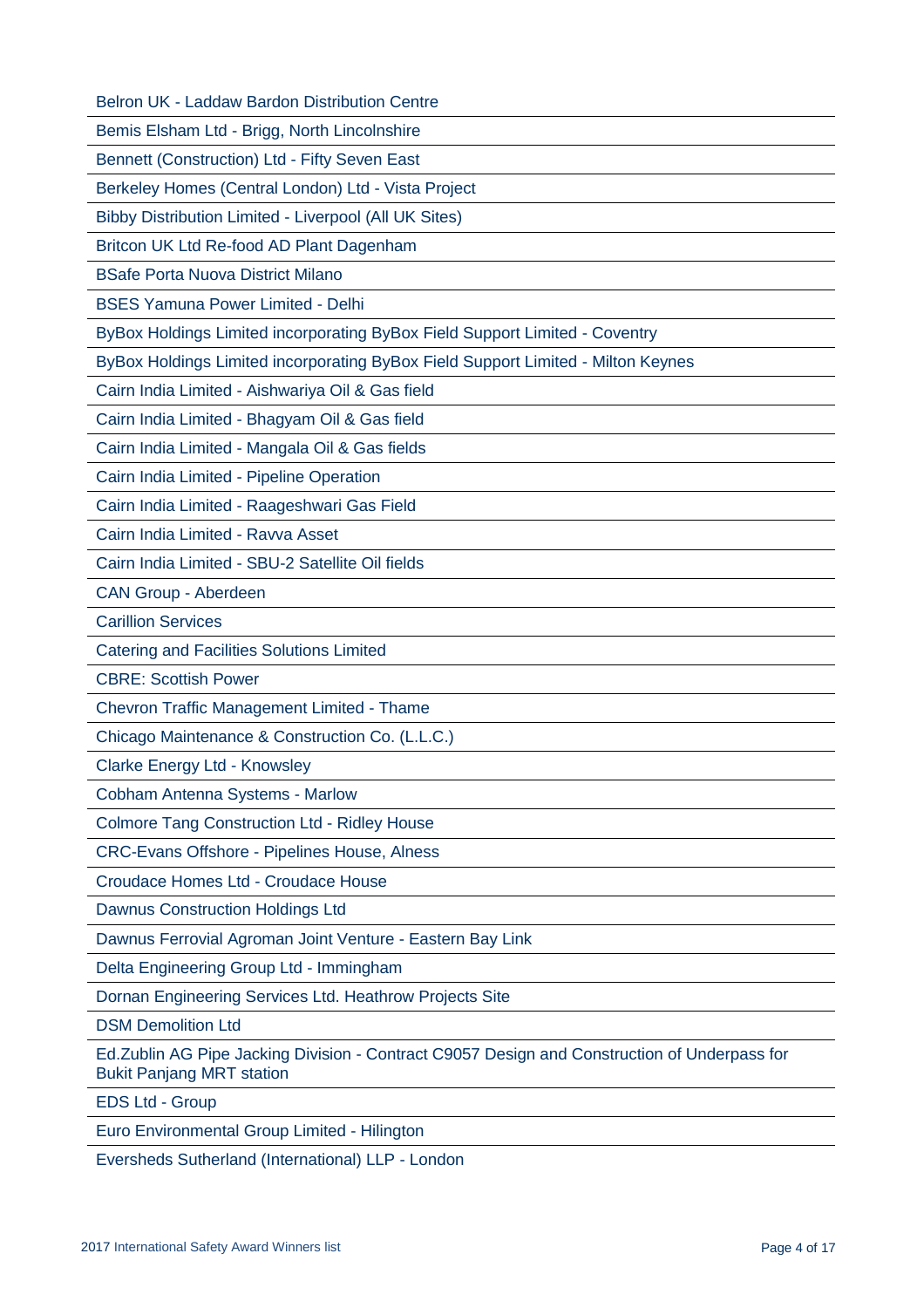Ferrovial Agroman- Heathrow

Finnebrogue - Down Business Park

Fluor Limited - Farnborough

Fruit of the Loom Limited - Telford

GAIL (India) Limited - GAIL Complex Vijaypur

Gas Call Services Ltd.

GE India Industrial Private Limited - Division Wind Energy

Glasgow Airport Limited

GlaxoSmithKline Montrose

GlaxoSmithKline Services Unlimited, Project Engineering Management, Irvine

Gratte Brothers Ltd Project Memphis

Gulftainer Company Limited - Iraq Container Terminal

Gulftainer Company Limited - Khorfakkan Container Terminal

Gulftainer Company Limited - Momentum Logistics LLC

Gulftainer Company Limited - Sharjah Container Terminal

Gwynedd Shipping Limited - Holyhead

H&MV Engineering

Haydon MEC LLC - United Arab Emirates

Hindustan Petroleum Corporation Ltd. - Mundra Delhi Pipeline

Honeywell Technology Solutions Lab Pvt. Ltd.

HTS (Property and Environment) Limited

ICICI Bank Tower, BKC Towers

IIndian Oil Corporation Limited - Indane Bottling Plant, Coimbatore

Indian Oil Corporation Limited - Ahmedabad LPG Bottling Plant, Sanand

Indian Oil Corporation Limited - Barauni Terminal

Indian Oil Corporation Limited - Bhatinda Terminal

Indian Oil Corporation Limited - Devanagonthi Terminal

Indian Oil Corporation Limited - Gulbarga Depot

Indian Oil Corporation Limited - Indane Bottling Plant, Jharsuguda

Indian Oil Corporation Limited - Indane Bottling Plant, Muzaffarpur

Indian Oil Corporation Limited - Indane Bottling Plant, Rajkot

Indian Oil Corporation Limited - Jalandhar

Indian Oil Corporation Limited - Jalandhar Terminal

Indian Oil Corporation Limited - Jamshedpur LPG Bottling Plant

Indian Oil Corporation Limited - Kandla Foreshore Terminal

Indian Oil Corporation Limited - Kanpur

Indian Oil Corporation Limited - L.P.G. Bottling Plant, Bhopal (MP)

Indian Oil Corporation Limited - Loni Bottling Plant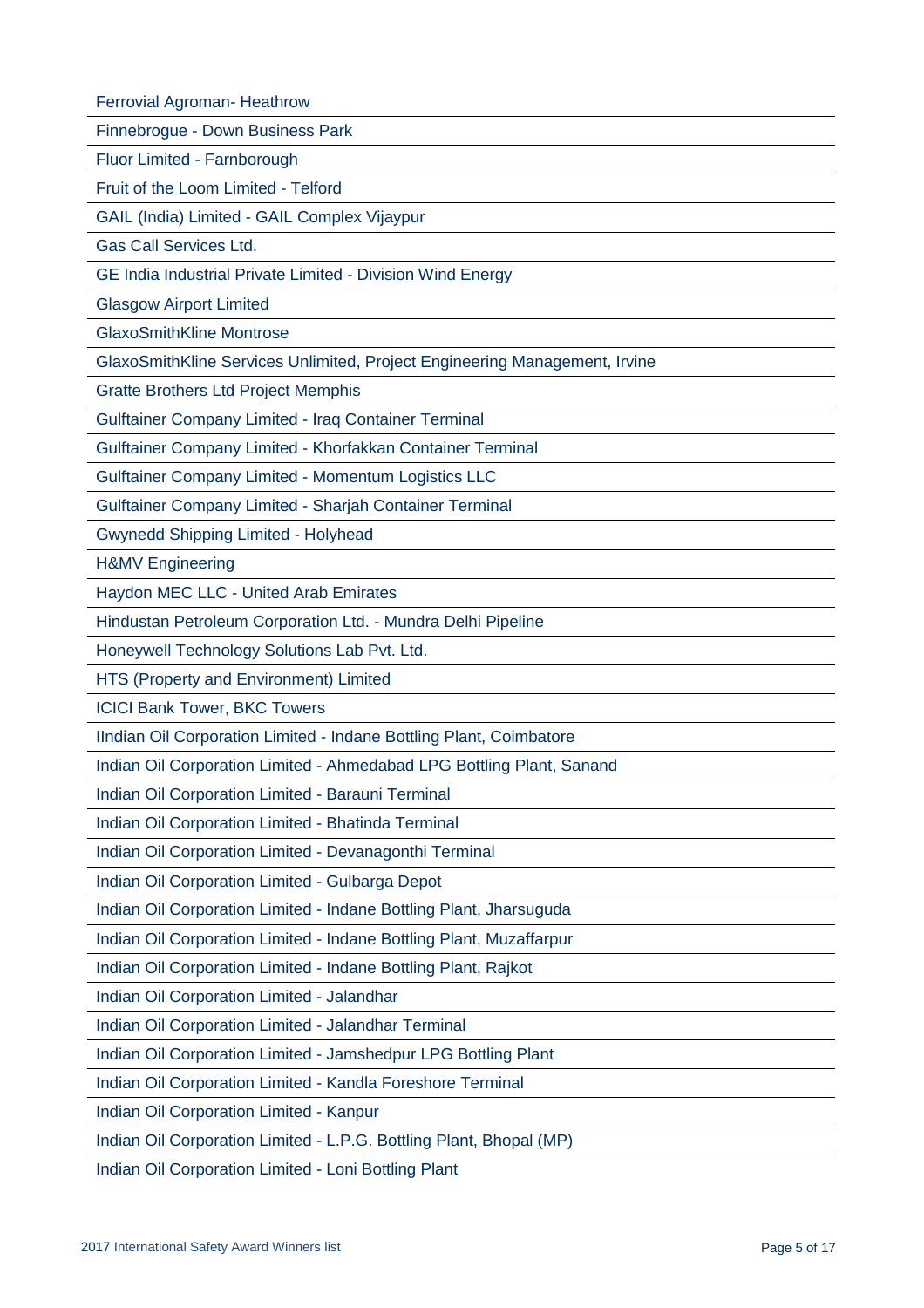| Indian Oil Corporation Limited - LPG Bottling Plant, Chakan |  |  |  |
|-------------------------------------------------------------|--|--|--|
|                                                             |  |  |  |

Indian Oil Corporation Limited - LPG Bottling Plant, Raipur

Indian Oil Corporation Limited - LPG Bottling Plant, Ujjain

Indian Oil Corporation Limited - Lucknow

Indian Oil Corporation Limited - Lucknow Terminal

Indian Oil Corporation Limited - Madurai Terminal

Indian Oil Corporation Limited - Malda Depot

Indian Oil Corporation Limited - Mysuru LPG Bottling Plant

Indian Oil Corporation Limited - North Guwahati

Indian Oil Corporation Limited - Panipat Marketing Complex

Indian Oil Corporation Limited - Panipat Refinery

Indian Oil Corporation Limited - Srinagar Depot

Indian Oil Corporation Limited- Patna LPG Bottling Plant, Gidha, Bhojpur

Indo-Jordan Chemicals Company Ltd - Jordan

Indorama Eleme Petrochenicals Limited - Port Harcourt, Nigeria

ISG - Major Projects

Isg Engineering Services

ISG Fit-Out - Agility

ISS Cleaning and Transport

ISS Facility Services - Linklaters

ISS Facility Services - Morgan Stanley

ISS Facility Services - Nomura, Angel Lane

ISS Facility Services - Professional Services, Aon - The Leadehall Building

ISS Facility Services Hotels - Thistle City Barbican

ISS Food and Hospitality

ISS FS Defence RAF Wittering

ISS Manufacturing & ICT - Cummins

ISS UK Ltd.- ISS UBS

ISS, Bank of Tokyo-Mitsubishi UFJ, Ltd Account

Jacobs Field Services Limited - Grimsby

Jindal Power Limited - Tamnar District, Raigarh, Chhattisgarh

Jindal Steel & Power Limited - Barbil, Odisha

Jindal Steel & Power Limited - Dongamahua Captive Power Plant

JK Lakshmi Cement Limited - Sirohi (Rajasthan)

JLL EMEA Integrated Facilities Management

KAEFER Limited - Winfrith

Kenya Airways - Nairobi

Kier Construction Central - RAF Cranwell FTS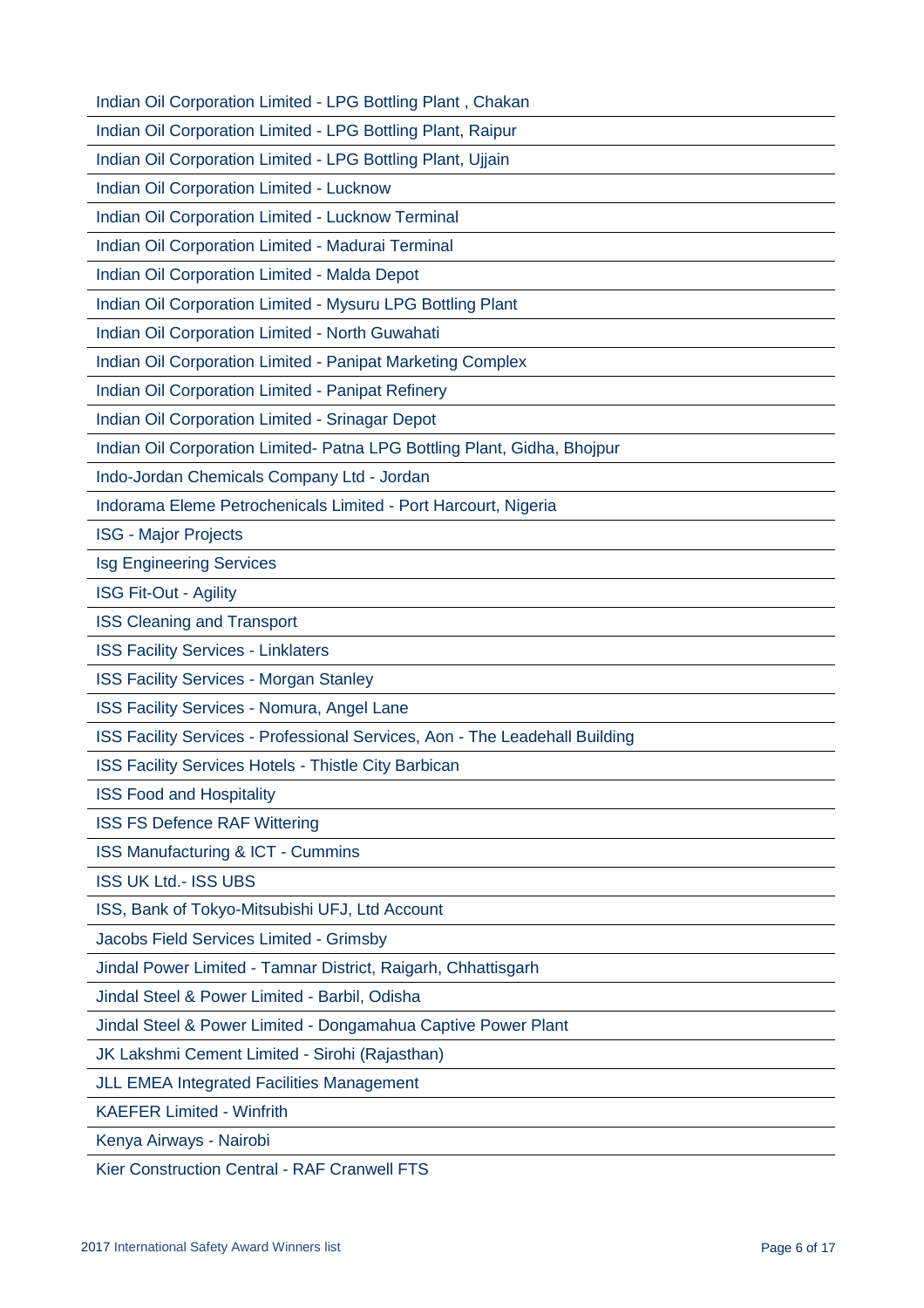Kier Construction Eastern

Kier Construction London

Kier Construction Major Projects

Kier Construction Northern

Kier Services - Housing Maintenance

Kier Living Limited

Kingston University, Penrhyn Road

Kinnerton Confectionery Co. Ltd - Fakenham

Kirby Building Systems India (Uttaranchal) Pvt. Ltd - Haridwar

Kirby Group Engineering - London Office

ISS Facilities Services UK - KPMG Bristol

KPS L.L.C - U.A.E - DPG Office Fit Out Project, Vision Tower, Business Bay, Dubai

Kuwait National Petroleum Company - Head Office

Kuwait National Petroleum Company - Mina Abdulla Refinery

Kuwait Oil Company - Export and Marine Fields

L&T Construction, Power Transmission & Distribution, Nadia under RGGVY 12th Plan PKG.3- **WBSEDCL** 

L&T Construction, Power Transmission & Distribution, ODSSP Phase-II Package-4 under OPTCL

L&T Construction, Transportation Infrastructure Independent Company - Rewa Katni Jabalpur Lakhnadon Road Project

L&T STEC JV Mumbai Metro Package - UGC-07

L&T SUCG JV DMRC CC27 Project

L&T-STEC JV - Mumbai Metro Rail Project UGC-01

Lakdhanavi Limited, Yugadanavi Power Plant

Larsen & Toubro - CC-77 DMRC Project, Construction of Viaduct and Stations for YMCA-Ballabhgarh Corridor of Delhi MRTS Phase III

Larsen & Toubro (Oman) LLC - Batinah Expressway, Package 4

Larsen & Toubro Limited - Power Transmission & Distribution (Qatar)

Larsen & Toubro Limited , HCI IC, CMRL BW UG 02 Stations

Larsen & Toubro Limited, Construction , HCIIC - Kakrapar Atomic Power Project - 3 & 4

Larsen & Toubro Limited, Heavy Civil Infrastructure IC, DMRC CC-28 Project

Larsen & Toubro Limited, DMRC CE 07 Lot 2 Project

Larsen & Toubro Ltd - Hospet Chitradurga Road Project (NH-13)

Larsen & Toubro Saudi Arabia LLC - Power Transmission & Distribution I/C

Larsen & Tourbro Limited, Transportation Infrastructure Indipendent Company - Maharastra Border to Sangareddy Road Project

Larsen and Toubro - 765/400KV GIS Sub-Station - Nizamabad Chennai Cluster

Larsen and Toubro Construction, Power Transmission & Distribution IC, BSNL NFS MoD OFC PKG-D Maharashtra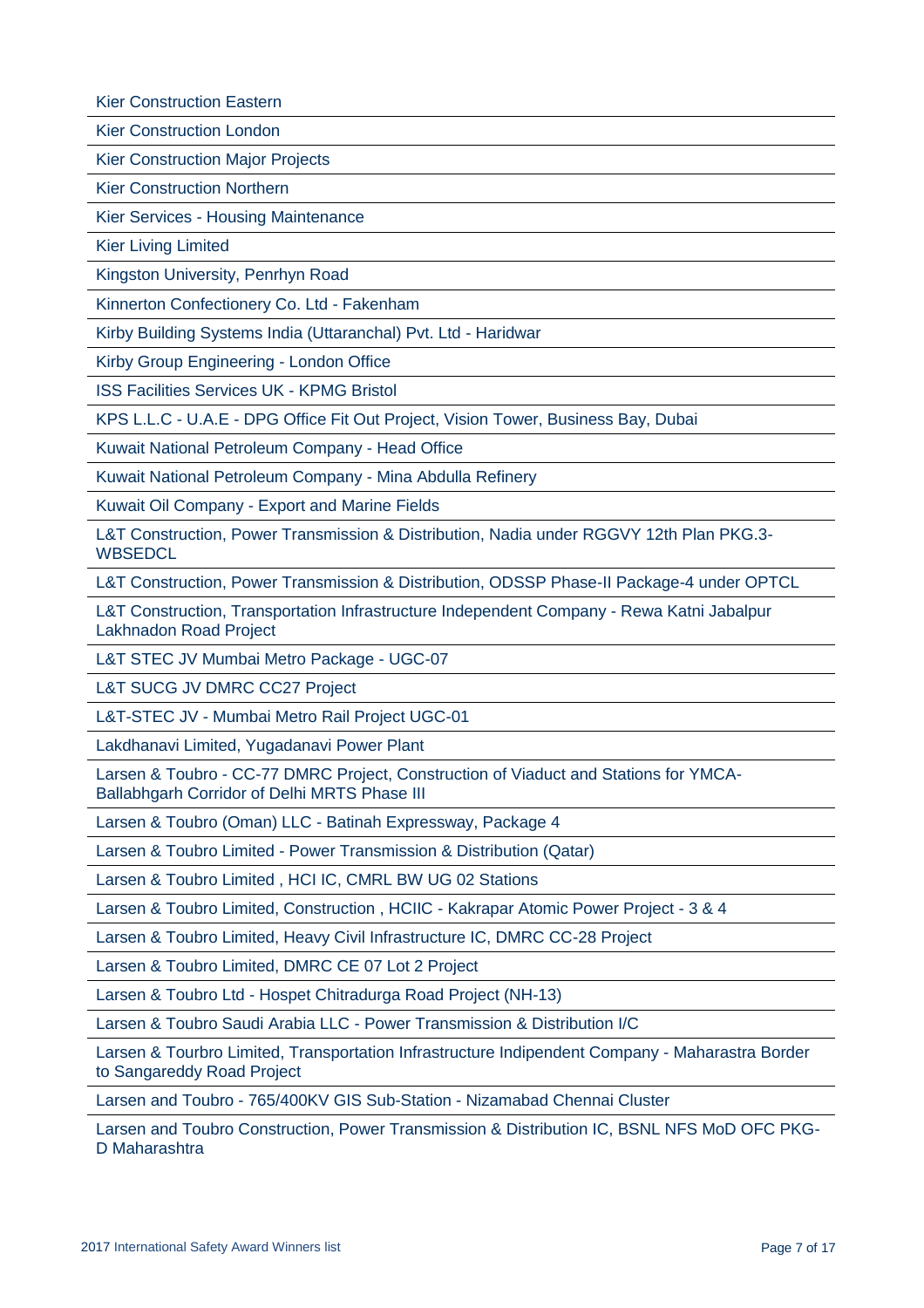Larsen and Toubro Construction, PT &D IC - RGGVY Phase-II, Lakhimpur

Larsen and Toubro Construction, PT &D IC, 22MWp (DC)/ 20MW (AC) Essel Minning & Industries Limited Solar PV Plant

Larsen and Toubro Construction, PT &D IC, RGGVY Firozabad

Larsen and Toubro Limited - Power Transmission and Distribution (UAE)

Larsen and Toubro Limited - Water & Effluent Treatment IC : Providing drinking water to habitations in Komaram Bheem-Asifabad segment in Adilabad district

Larsen and Toubro Limited - Water & Effluent Treatment IC : Trans Varuna Sewerage Work-Varanasi

Larsen and Toubro Limited - Water and Effluent Treatment IC: Execution of 13 no?s. Lift Irrigation Schemes in the Cluster XIV in Kalahandi & Balangir District

Leonardo MW Ltd - Luton

Lift & Engineering Services Ltd - Cradley Heath

Lightning Group of Companies - LEC House

Lovell Partnerships Ltd Scotland - Kyle Court

Ma'aden Phosphate Company - Ras Al-Khair

MacDermid Autotype - Wantage

Mace International - Doha Festival City

Mace International Contracting

Makers Construction Ltd

McNicholas Construction - Gas to the West - Leg 1

McNicholas Construction Services Ltd - Elstree

Middlemarch Environmental Ltd

Mohammad Bin Misnad Transport (MBM) - Doha

Monsanto Brits

Monsanto India Limited - Shameerpet

Morrison Utility Services - Stevenage, Abel Smith House

Moy Park Convenience

MRN - Mineração Rio do Norte - Porto Trombetas/PA

Mulalley & Co Ltd - Woodford Green

Multiplex Middle East, Bluewaters Hospitality Project Dubai

Mutual Energy Limited - Moyle Interconnector

MWH Treatment

Nael Cement Products

Nael General Contracting LLC - Al Ain, Command of Military Works

Nahdi Medical Company - Supply Chain

NCDMB Project Site

Neuberger Berman Europe Ltd

Nobia UK - Darlington Logistics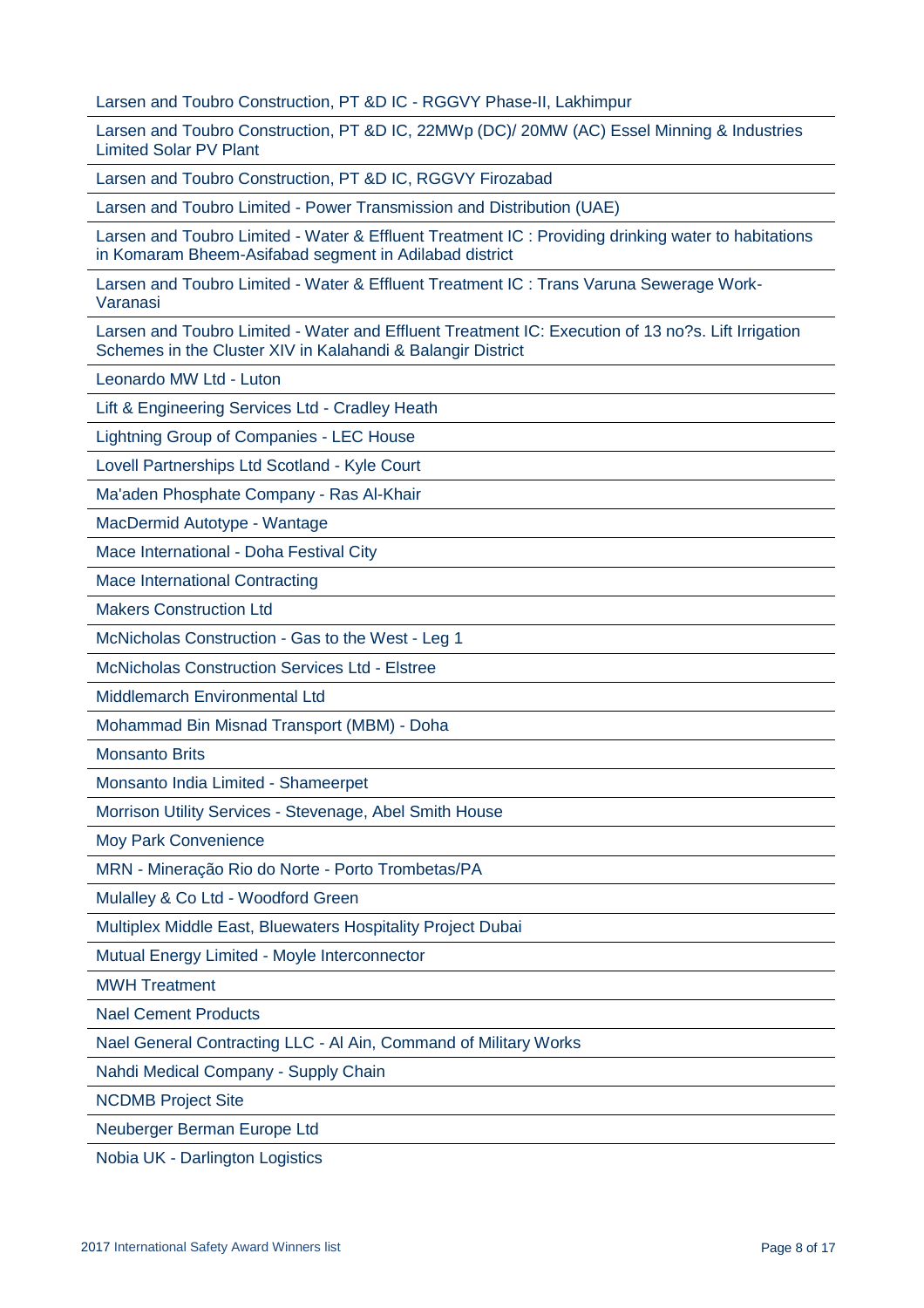Nobia UK - Darlington Manufacturing

Nobia UK - Gower Furniture - Halifax

Nobia UK - Morley Site

Nobia UK - Rixonway Kitchens

Nobia UK - West Yorkshire Logistics - Leeds 27

Nordex UK Limited

Norfolk and Suffolk Community Rehabiliation Company Ltd

North Star Shipping (Aberdeen) Ltd

Offshore Design Engineering (ODE) Ltd - London

Offshore Design Engineering (ODE) Ltd - Marine Base, Great Yarmouth

Oval Events Limited

Pakarab Fertilizers Ltd - Plant Site, Khanewal Road Multan

Panalpina World Transport Ltd - London Heathrow

Parijat Industried (India) Pvt. Ltd - Ambala, Haryana, India

PD&MS Group Aberdeen

PEME - Burton Latimer Site Team

Phoenix Natural Gas Ltd.

Pipeline Induction Heat Ltd - Brunley

Pipeline Technique

Platinum Facilities - London

Plymouth Community Homes

Plymouth Community Homes - Repairs and Regeneration

PM Group - GSK Worthing

Portal Ltd - St Georges Way, Leicester

Premier Technical Services Group PLC - Castleford

Projexasia Limited - The Landmark FSID Works

Qatar Rail Head Office

Rapid Solutions - Operations Base (Shikov)

Redland Industrial Services (Arabia) Ltd - Al Jubail

Reliance Infrastructure Limited - Mumbai Distribution Business

Roger Bullivant Limited - Head Office

Royal Mail Group SHE - Leicester MPU

RSE Building Services Limited - The Department Store, Brixton

Rydon Construction

Rydon Homes Ltd

Safestyle UK - Wombwell, Barnsley

Sahara Petrochemical Company

Larsen & Toubro Limited, TI IC, Sambalpur -Titlagarh Railway Doubling Project (Package-1)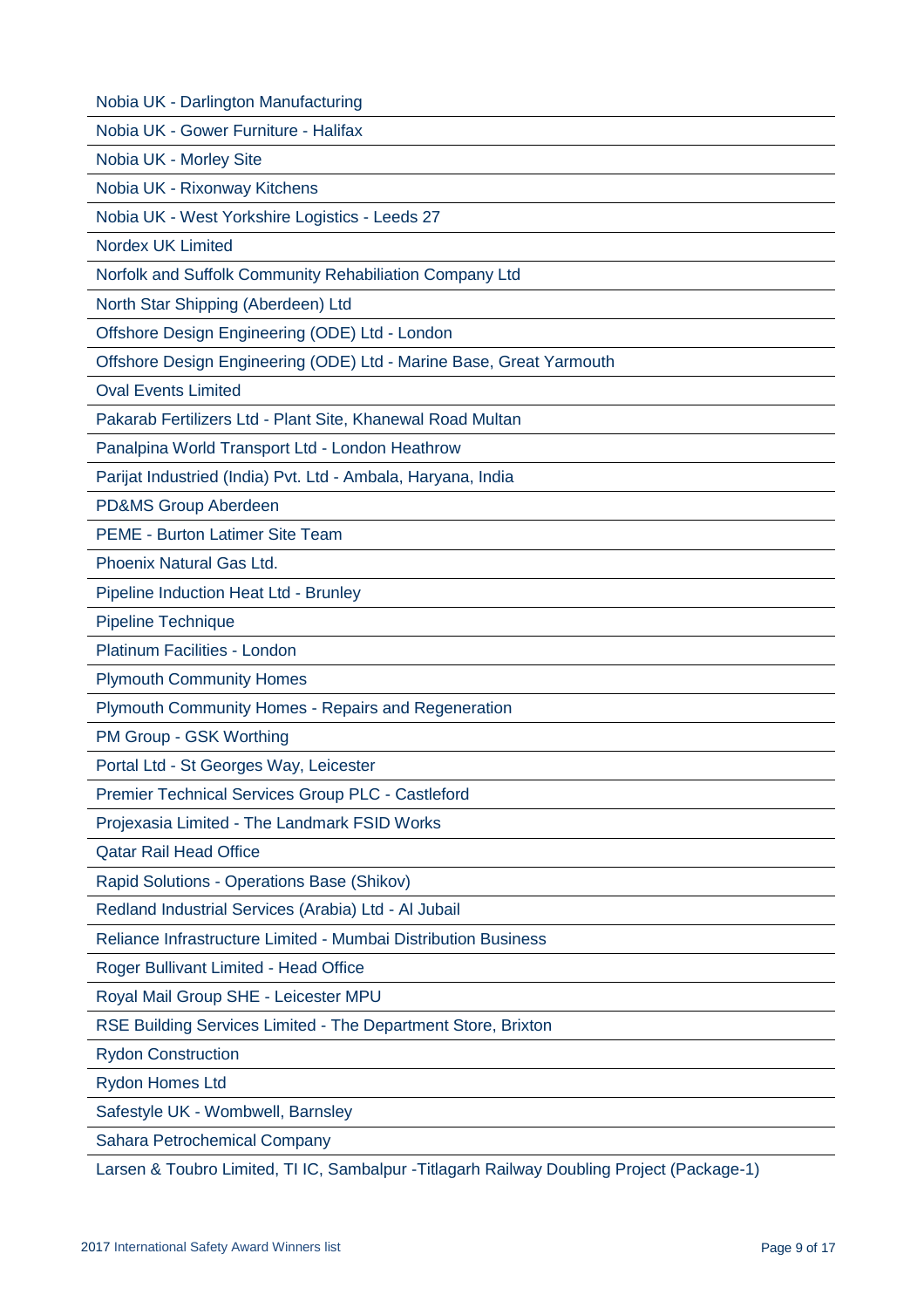Sasan Power Limited

Scaffolding Manufacturers (Trinidad) Limited

Scott Safety - Pimbo Road, Skelmersdale, WN8 9RA

Serco Middle East - Transport Division

Sharkey SE - Ludgate House

Simpson (York) Ltd - Hassacarr Close

Sodexo - Stoke Mandeville Hospital

Sodexo Corporate Services UK - Holborn

Sodexo Healthcare - Queen's and King George Hospitals

Sodexo Healthcare - Royal Stoke University Hospital

Sodexo Healthcare - University Hospital South Manchester - Wythenshawe Hospital

Sodexo Healthcare at Central Manchester University Hospital

Southdown Housing Association - Lewes

Span Steel Construction L.L.C. - United Arab Emirates

Stormport Professional Services Limited - Ely

Studley Engineering Limited - Knowsley

Seven Seas Group

Sweco UK Limited

Tata Power Delhi Distribution Ltd

Tata Power Solar Systems Limited -Bangalore, India

Tecton Engineering & Construction LLC - Ruwais Site

Terra Firma Capital Management Ltd - Channel Islands

Terra Firma Capital Partners Ltd - London

Texas Instruments, Greenock (GFAB)

The Explorer Group Ltd - Consett

TQ Education & Training - Mechanical & Driver Specialist Training

TQ Education & Training - Phase 2 Training

TQ Education & Training - Upnor Camp & Tower Hill

Training 2000 Ltd - Blackburn

Troy Foods Ltd

TTE Training Limited - Ellesmere Port

Unipart Aftermarket Logistics - North America

Unipart Logistics

VolkerFitzpatrick - C12069 - Temple Mills Depot

VolkerFitzpatrick Rail - WAML Star C11454

VolkerHighways Ltd - London Borough of Camden Term Maintenance Contract

Voltas Ltd - Chennai Metro Rail Project

Vroon Offshore Services Ltd. Aberdeen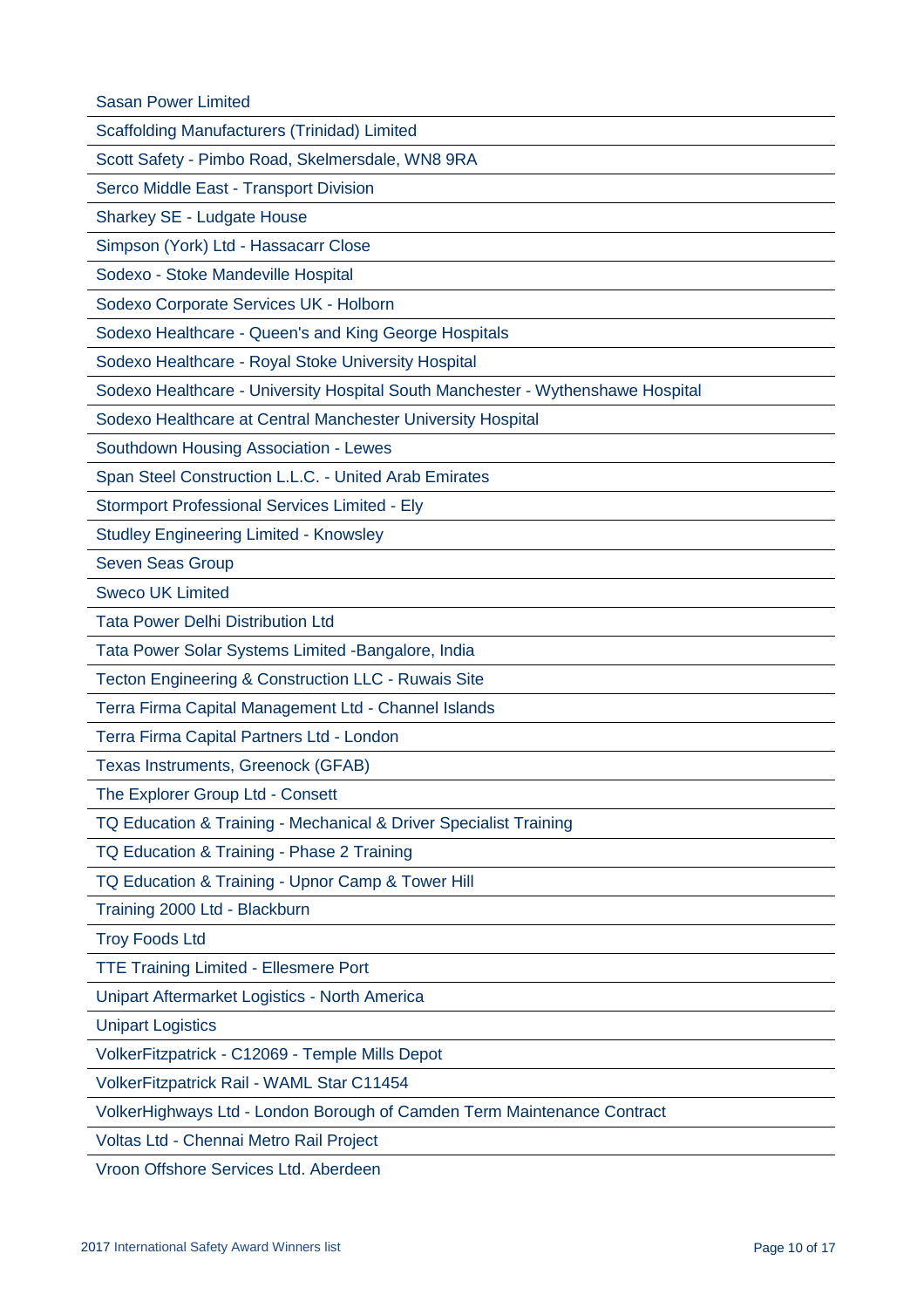Walker Construction - Kent

Whitman Laboratories Limited

Whittan Industrial Limited

Willmott Dixon Construction Hitchin

Workplace Skills & Guidance - Almondsbury

Wring Group Limited

ZAO STRABAG, Microtunnel Shore Crossing in Russian Sector Offshore Gas Pipeline Project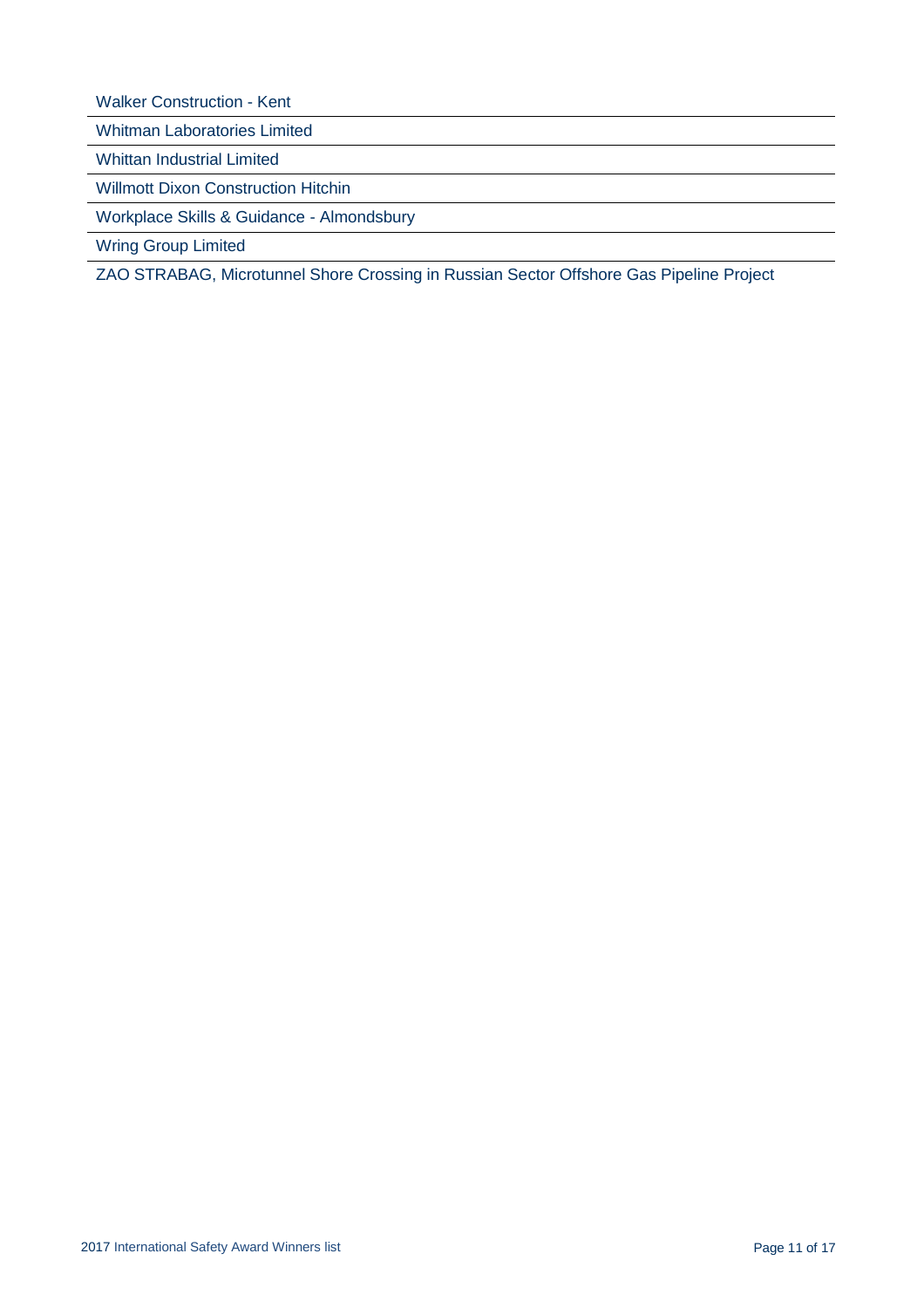## **Pass**

Abu Dhabi Island, AL Khalidyah Street ACS Construction Group Ltd - Cheadle Hulme AD Construction Group - Samuel House Al Ajjaj Limited Company (AALCO) Albert Bartlett - Airdrie Albert Bartlett - Westwick Ampleforth Abbey and College Aquashield Oil and Marine Services Limited - Port Harcourt Aramark Workplace Solutions - Nexen Site Arcadia Group Ltd - Burton Business Park, Leeds AVL United Kingdom Ltd - Avon House Borras Construction Limited Breheny Civil Engineering Ltd - Ipswich Bupa Cromwell Hospital Caddick Construction Limited Cantillon Limited - Watford Castle Leisure Limited - Bridgend Cheshire Fire and Rescue Service - Headquarters City Demolition Contractors (Birmingham) Ltd Clugston Construction Ltd Collins Contractors Ltd - London Coniston Limited - Upper Belgrave Street Deli Solutions - AJA Smith Transport Yard Dem-master Demolition Ltd Descon Plant Maintenance Division Bancroft - DB Project Infrahub Dextra Group PLC - Brickfields Business Park Dreams Ltd - Bed Factory Dubai Duty Free Elior UK Ltd - Staines Elsoms Seeds Ltd - Spalding EMCOR UK Emirates Flight Catering - Dubai International Airport Energetics Networked Energy Environcom England Limited - Grantham

ESS Support Services Worldwide - Aberdeen Head Office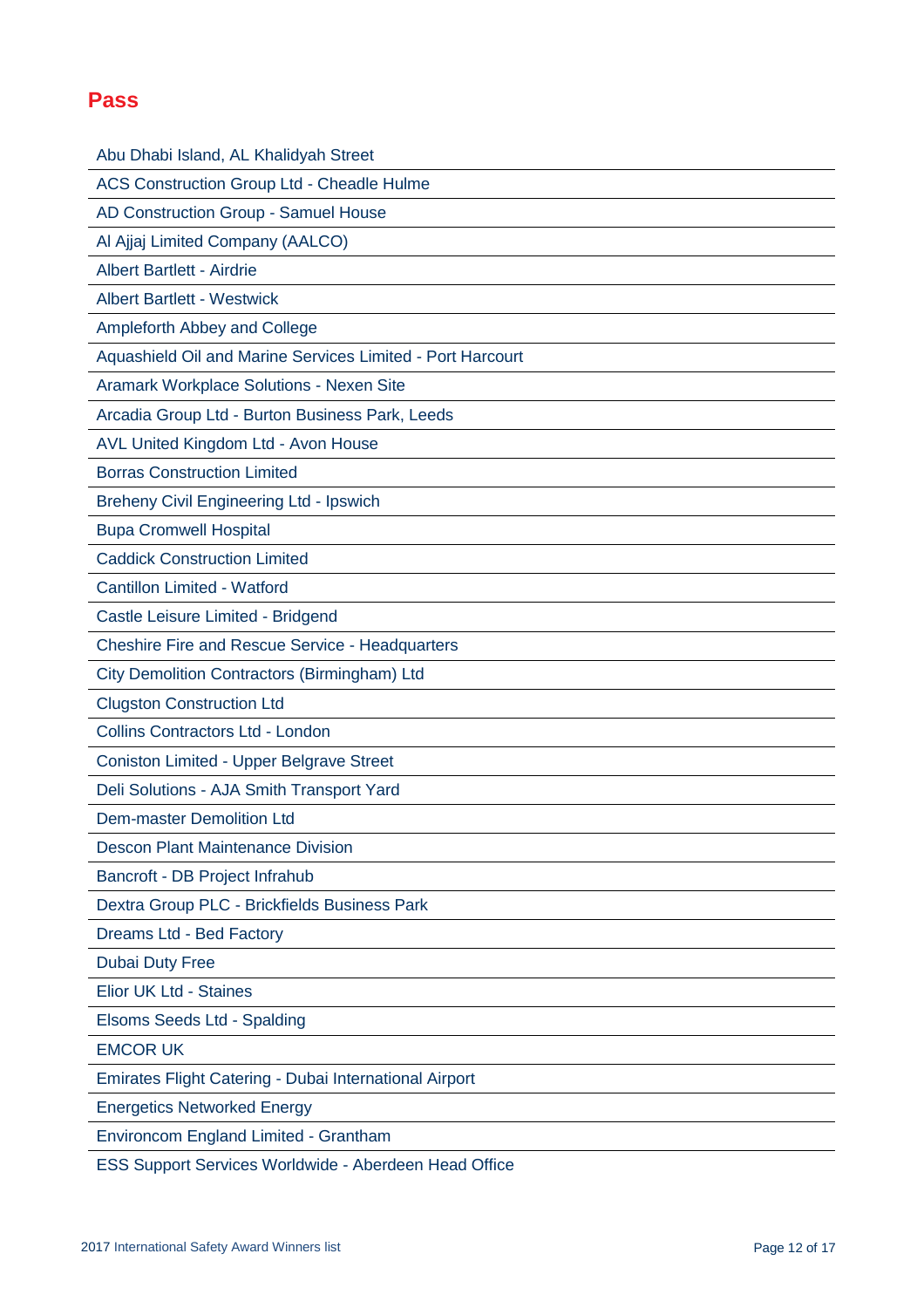Essar Oil Limited - Vadinar Refinery

Farrans Construction - Scotland

Fatima Fertilizer Company Limited - Plant Site, Sadiqabad

Fitzgerald Contractors Ltd - Hucknall

FJ Goodwin & Sons (Manchester) Ltd

Flexitallic Ltd - Cleckheaton

Forkers Ltd

Galfar Al Misnad Engineering & Contracting W.L.L

GKN Aerospace - Cowes, Isle of Wight

GMR Energy Limited - New Delhi

GMR Warora Energy Ltd

Gulf Petrochemical Industries Company - Sitra

Hawk-Eye Innovations - Basingstoke

ICTS UK Ltd Aviation Sector - Gatwick Airport

IKO Plc

Imtech Engineering Services North

Indian Oil Corporation Limited - (MD) Indane Bottling Plant, Raninagar

Indian Oil Corporation Limited - (MD) Site: Rangpo

Indian Oil Corporation Limited - Allahabad LPG Bottling Plant

Indian Oil Corporation Limited - Ambala Terminal

Indian Oil Corporation Limited - Bareja Terminal

Indian Oil Corporation Limited - Bijapur Depot

Indian Oil Corporation Limited - Bijwasan Terminal

Indian Oil Corporation Limited - Bongaigaon Refinery

Indian Oil Corporation Limited - Coimbatore Terminal

Indian Oil Corporation Limited - Devanagonthi LPG Plant

Indian Oil Corporation Limited - Dumad

Indian Oil Corporation Limited - Erode Bottling Plant

Indian Oil Corporation Limited - Guwahati Refinery

Indian Oil Corporation Limited - Hazira LPG Bottling Plant

Indian Oil Corporation Limited - Hyderabad BP, Cherlapally

Indian Oil Corporation Limited - Indane Bottling Plant, Belagavi

Indian Oil Corporation Limited - Indane Bottling Plant, Cochin

Indian Oil Corporation Limited - Indane Bottling Plant, Kadapa

Indian Oil Corporation Limited - Indane Bottling Plant, Karnal

Indian Oil Corporation Limited - Indane Bottling Plant, Madurai

Indian Oil Corporation Limited - Indane Bottling Plant, Nabha

Indian Oil Corporation Limited - Indane Bottling Plant, Vijayawada (Kondapalli)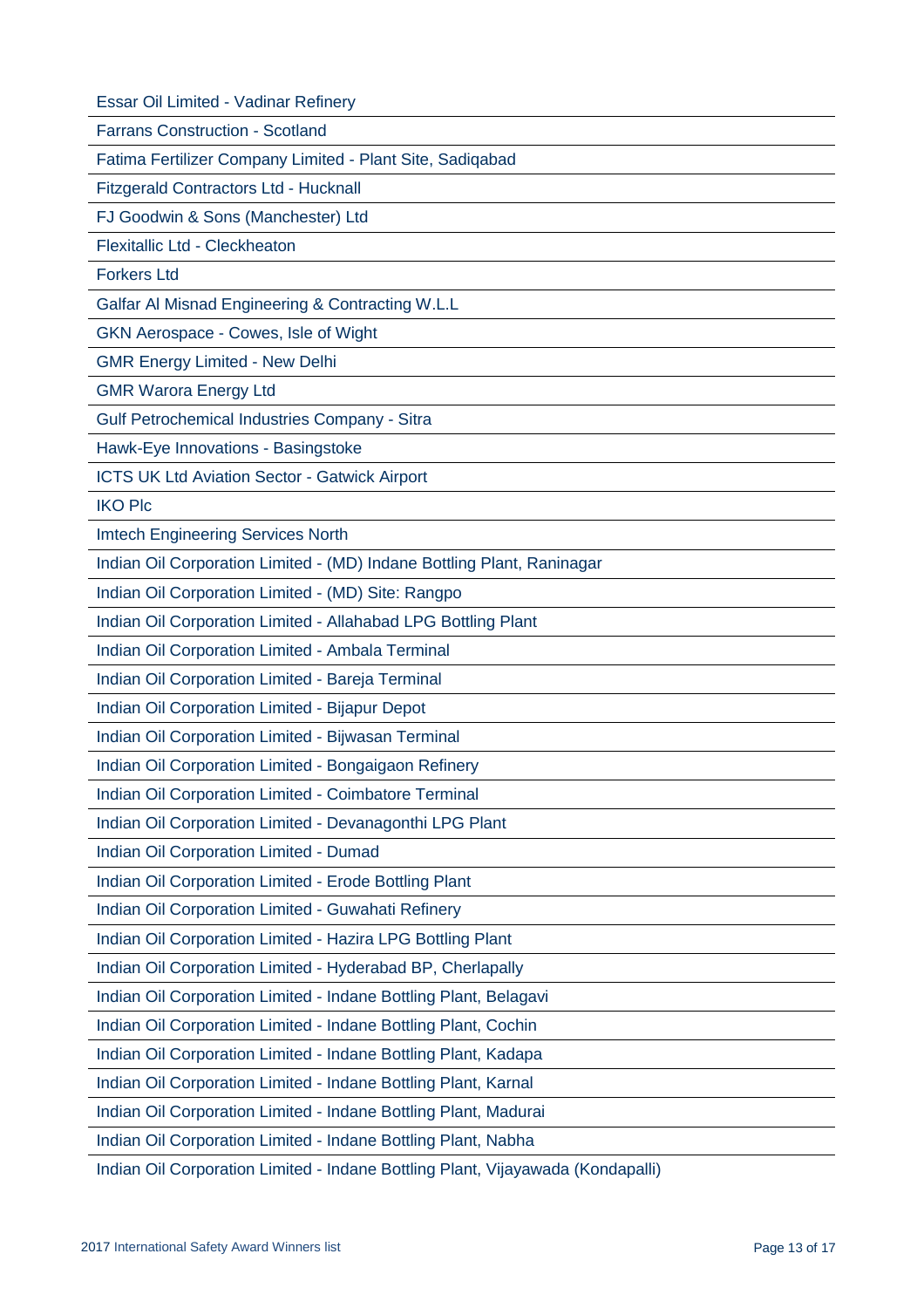| Indian Oil Corporation Limited - Indane Bottling Plant, Vizag              |  |  |  |
|----------------------------------------------------------------------------|--|--|--|
| Indian Oil Corporation Limited - Indane Bottlling Plant, Trichy            |  |  |  |
| Indian Oil Corporation Limited - Indane LPG Bottling Plant, Chengelpet     |  |  |  |
| Indian Oil Corporation Limited - Indane LPG Bottling Plant, Chennai Ennore |  |  |  |
| Indian Oil Corporation Limited - Jasidih Terminal                          |  |  |  |
| Indian Oil Corporation Limited - Jhansi Depot                              |  |  |  |
| Indian Oil Corporation Limited - Kargil Depot                              |  |  |  |
| Indian Oil Corporation Limited - Kullu Depot                               |  |  |  |
| Indian Oil Corporation Limited - Leh Depot                                 |  |  |  |
| Indian Oil Corporation Limited - LPG Bottling Plant -Guna                  |  |  |  |
| Indian Oil Corporation Limited - LPG Bottling Plant, Barauni               |  |  |  |
| Indian Oil Corporation Limited - LPG Bottling Plant, Haridwar              |  |  |  |
| Indian Oil Corporation Limited - LPG Bottling Plant, Jhunjhunu             |  |  |  |
| Indian Oil Corporation Limited - LPG Bottling Plant, Manmad                |  |  |  |
| Indian Oil Corporation Limited - Madanpurkhadar                            |  |  |  |
| Indian Oil Corporation Limited - Rajkot Depot                              |  |  |  |
| Indian Oil Corporation Limited - Mangalore Terminal                        |  |  |  |
| Indian Oil Corporation Limited - Mannargudi Indane LPG Bottling Plant      |  |  |  |
| Indian Oil Corporation Limited - Mysore Depot                              |  |  |  |
| Indian Oil Corporation Limited - Pondicherry LPG Bottling Plant            |  |  |  |
| Indian Oil Corporation Limited - Sabarmati Terminal                        |  |  |  |
| Indian Oil Corporation Limited - Sangrur Terminal                          |  |  |  |
| Indian Oil Corporation Limited - Sankari Terminal                          |  |  |  |
| Indian Oil Corporation Limited - Shimoga                                   |  |  |  |
| Indian Oil Corporation Limited - Sidhpur Terminal                          |  |  |  |
| Indian Oil Corporation Limited - Tikri Kalan BP                            |  |  |  |
| Indian Oil Corporation Limited - Tikri Kalan Terminal                      |  |  |  |
| Indian Oil Corporation Limited - Trichy Terminal                           |  |  |  |
| Indian Oil Corporation Limited Haldwani Bottling Plant                     |  |  |  |
| Indian Oil Corporation Limited LPF Bottling Plant - Kalyani                |  |  |  |
| Infinis Energy Services Ltd - Northampton                                  |  |  |  |
| <b>Intelect Engineering Ltd - Grimsby</b>                                  |  |  |  |
| Intelect Machine Ltd - Middlesborough                                      |  |  |  |
| Intelect Mechanical Ltd - Middlesborough                                   |  |  |  |
| <b>Intelect Midlands - Leicester</b>                                       |  |  |  |
| Intelect UK Ltd - Middlesborough                                           |  |  |  |
| IQA Operations Group - North West                                          |  |  |  |

ISG Engineering Services Europe: Netherlands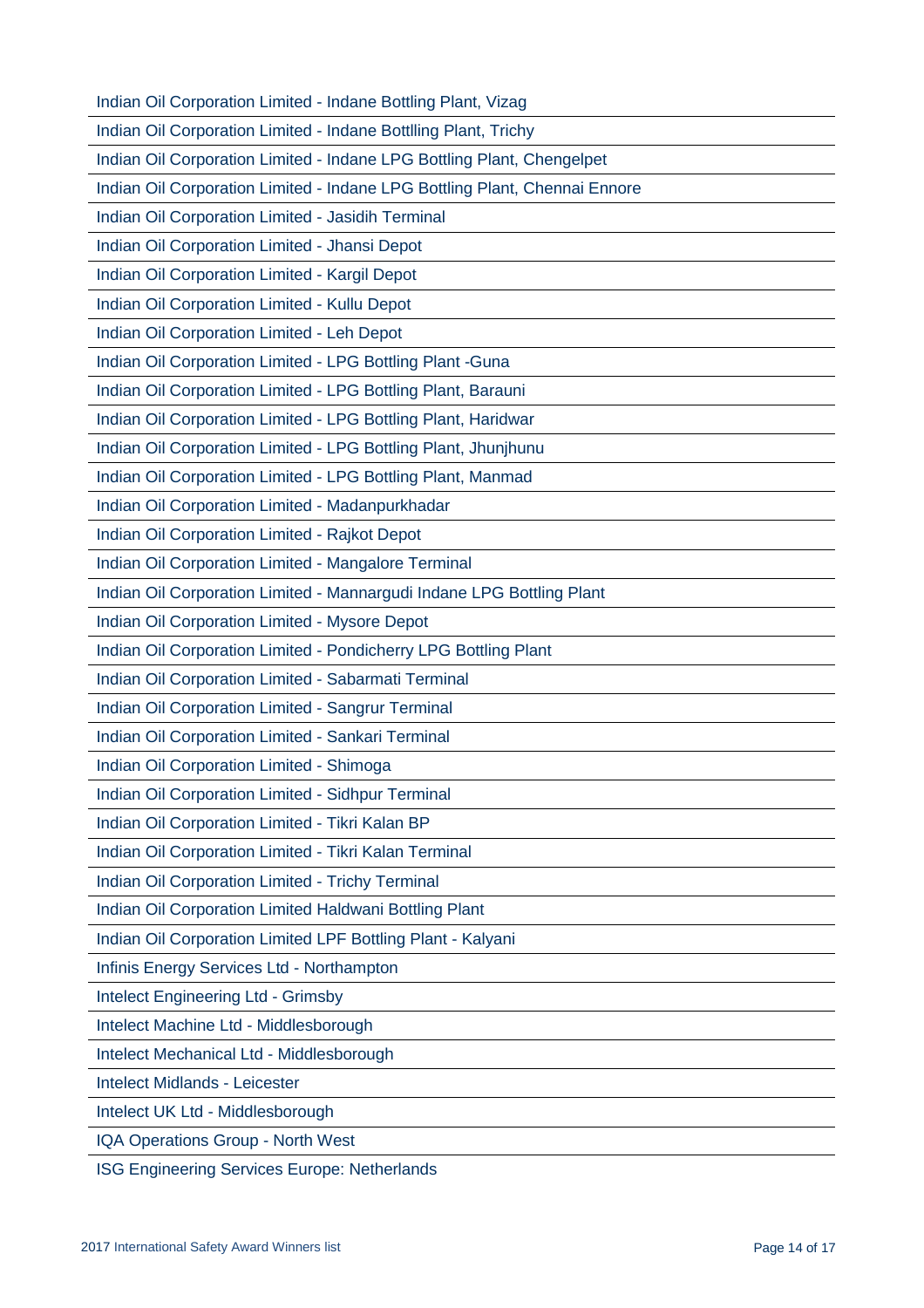ISG Technology Solutions: Belgium

ISG: Engineering Services Europe

ISG Technology Solutions: Finland

ISS - Bank of America - BAML

J.E.T. Mechanical & Civil Engineering Contractors Ltd. - Widnes

JGC Engineering & Technical Services Ltd - Janetstown

JK Lakshmi Cement Limited - Jhajjar, Haryana

JMC Projects (India) Limited - Embassy Lake Terraces Project

JMC Projects (India) Limited - RMZ Ecoworld Project

Kirby Building Systems India Pvt. Ltd - Hyderabad

L&T Construction - Power Transmission & Distribution 33 KV ASS DMRC PHASE III-CE 08 - Delhi

L&T Construction, Transportation Infrastructure Independent Company- BBT Flyover Project

L&W Construction Private Limited - Globe Phase2

L&W Construction Pvt. Ltd - I Gate Project, Airoli

Landmark Groundworks Ltd - Woodberry Down Block F

Larsen & Toubro - 400 kV D/C Quad Yeramarus to Bellary Transmission Line

Larsen & Toubro Construction- Transport Infra-Western Dedicated Freight Corridor CTP -1&2

Larsen & Toubro Limited - Garden Reach Flyover Project,TI IC (RR&EC)

Larsen & Toubro Limited - Power Transmission & Distribution (Kuwait)

Larsen & Toubro Limited - Transportation Infrastructure Independent Company, Raichur-Guntakal Re Project

Larsen & Toubro Limited - Unnao - Lucknow Expressway Project

Leminar Air Conditioning Industries L.L.C.

Lifeways Community Care

Linde MH Scotland Ltd

Lindum Construction- Mill House

Lord Wandsworth College - Long Sutton

Lovell Partnerships Ltd Scotland - Mollins Gate, Moodiesburn

Lowery Limited - Reigate

Lyndon Scaffolding Plc - Birmingham

Maher Ltd - Brightside Way

McLaughlin & Harvey - Mallusk

Mountjoy Ltd

Multiplex Middle East Services Etihad Airways Engineering

Nael Cement Factory

National Petrochemical Industrial Company (Natpet), Yanbu

National Petroleum Construction Company, Mussafah, Abu Dhabi, UAE

New York Bakery Company Ltd - Maidstone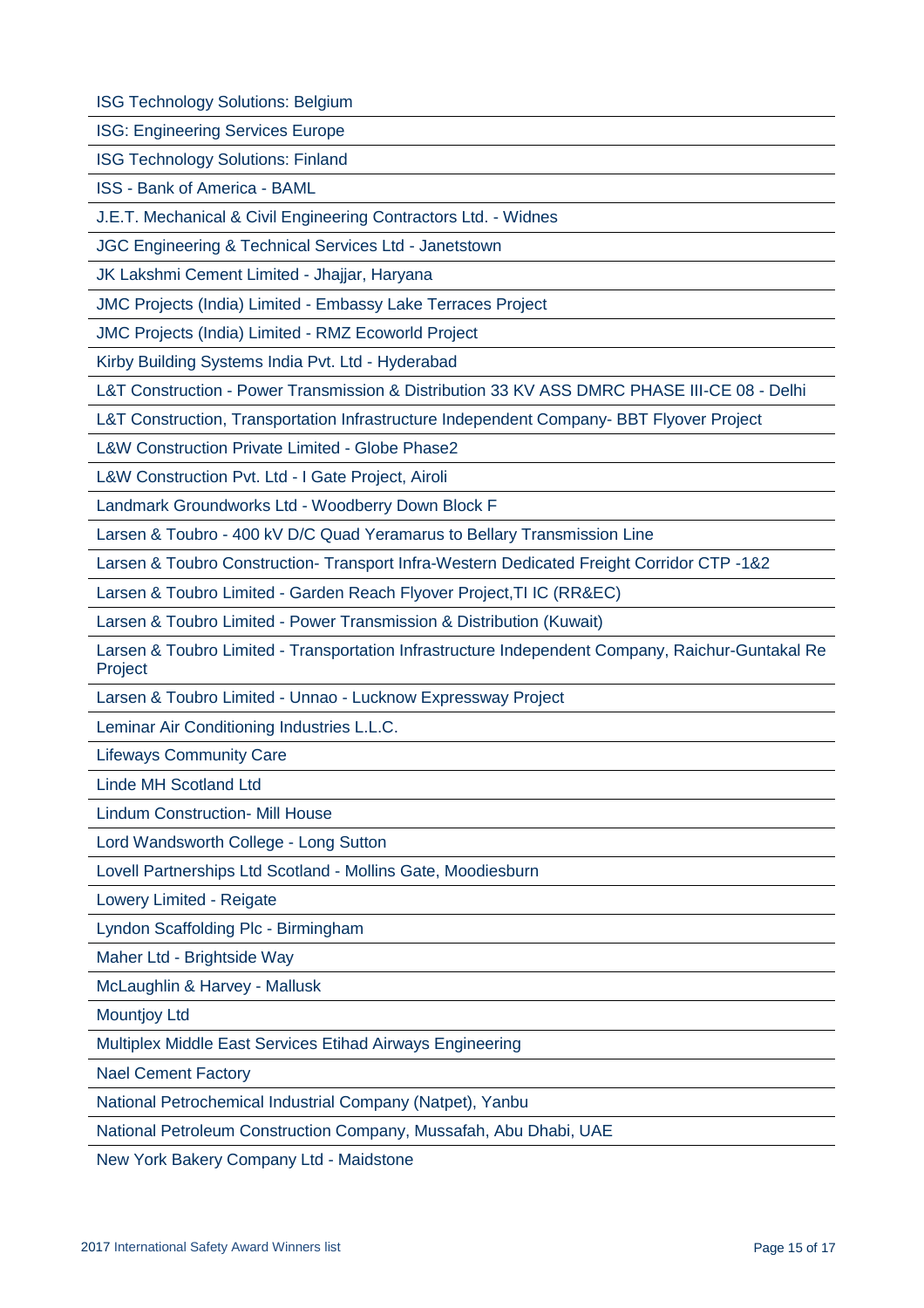New York Bakery Company Ltd - Rotherham

NTPC- Faridabad Gas Power Station

On Line Design and Engineering Limited - On Line House

OSI Food Solutions Ltd - Scunthorpe

OSL Rail Crewe

Panavision Europe Ltd - London

Park Health & Safety Partnership- Aylesbury

Pets at Home Ltd

Pets at Home Ltd NDC

PiLON Ltd

Planta San Miguel, Cementos Progreso, S.A.

Premier Modular Ltd - Head Office and Manufacturing Brandesburton

Procare Group Limited Ten Oaks Farm

Qatar Gas Transport Company Ltd(Nakilat) Corporate Office

Quinn London Ltd - Dome House

R P Tyson Construction Ltd, Blackpool

RATP Dev London

Robert Bosch Automotive Electronics India Pvt. Limited - Construction of New Logistics & Office Facility 704 - NHP 704

RRD - Group

RS Components - Corby

Rugby Football Union-Twickenham Stadium

RW Services Contractors Ltd

Rydon Maintenance Limited

Sacos del Atlántico - Rio Hondo Zacapa - Guatemala

Select Group - Bahria Town Karachi

Senior Aerospace BWT

SES (Engineering Services) Ltd.

Shuweihat Operations and Maintenance Limited Partnership - Ruwais Abu Dhabi UAE

Siam City Cement (Lanka) Limited

Slicker Recycling Limited

Sodexo Healthcare - Hereford

Sotech General Contracting Limited - La Brea

South Asia LPG Company Private Limited - Visakhapatnam

SP Armada Oil Exploration Pvt Ltd - Armada Sterling II

SPIE Limited - Derby

SPIE LIMITED - Manchester

SPIE Limited - Thornaby